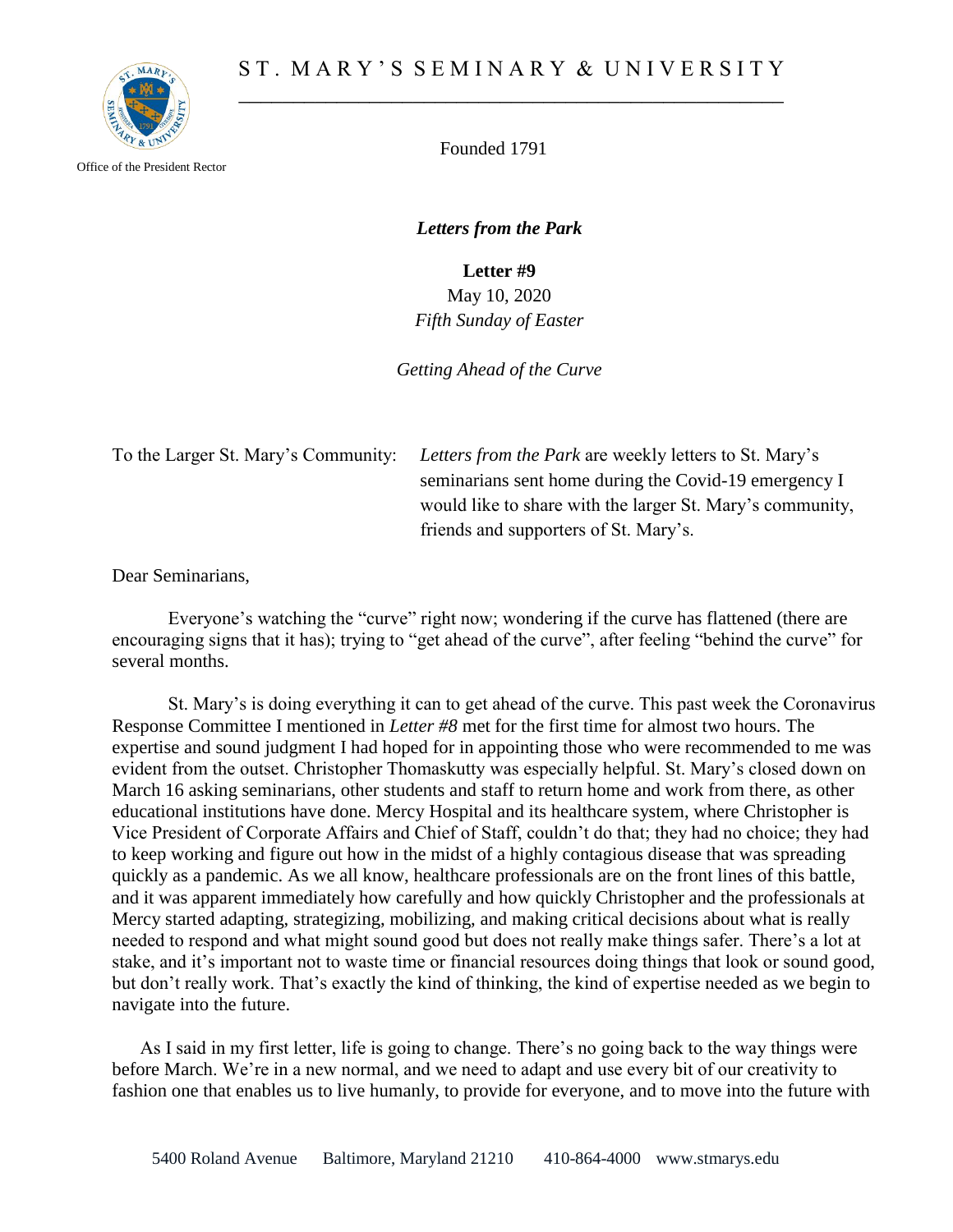confidence and optimism. *We can do this*! And there are a whole lot of really smart, very capable and creative people who are already helping us to do this. Christopher is not the only one. Every member of our Coronavirus Response Committee brings remarkable expertise, creativity and commitment to the task, and that's just at St. Mary's. That strengthens my own confidence that we're going to be ready for the new seminary year in August; that we're getting ahead of the curve.

I've also been participating in weekly phone conferences with the Presidents of all of Maryland's independent colleges and universities (an organization called as MICUA—Maryland Independent Colleges and Universities Association) to discuss how each of us is responding to the emergency. Each of us has a unique institution with unique needs and challenges; but it's nice to know that we're all in it together; helping one another; sharing information and brainstorming solutions together.

The reality of the human condition is that we spend most of our lives trying to get ahead of the curve, don't we? It's actually a theological principle that we're born "behind the curve" and have to find a way to get ahead of it. Remember that pesky old doctrine called "Original Sin"? It's a little more complicated than we often think of it, you know. Some have said it's the only Christian doctrine for which there is ample proof! But what it really means is that the human condition is not ideal. We are born into a situation that is fraught with challenges, that is hardly perfect, and that sooner or later involves suffering, and always leads to death. We avoid thinking about that, but it's true, and that's what religious-minded people, theologians, have thought about a lot from the earliest times and have come up with ways of explaining. For Christians and Jews it's that human beings are subject to some terrible fault that resulted in all of the suffering we see in the world, most of the evil, even death itself.

It's important, especially during Easter Season, to think a little more deeply about what the Christian message is really telling us; what it means by Resurrection and Christ as the Light of the world; a light that rises in darkness, in the darkness of sin, suffering, tragedy and death to restore hope; that enables us to believe that it's all worth it, because there's something much greater ahead, no matter what we have to endure in any particular time, the things we have to accept and endure about the human condition: A good reason to go to church (when we're able to again!) and to turn on the tv or the radio and listen to what good preachers have to say about faith, about the Christian faith and what it tells us about our lives, and how it sustains us through the great challenges of life with hope, faith, optimism and determination.

Do you remember that back in January and February it felt like we were really ahead of the curve? More people than ever had jobs. The stock market was at its highest ever. Yes, maybe politicians were making us miserable with their antics and squabbling, but nobody seemed to be too bothered by it; sadly, it's what we've come to expect from politicians, but times were good in any event, and we didn't have to pay attention if we didn't want to. Then, boom, like a thief in the night, life threw as a curve ball, and we were behind the curve again. Something so unexpected, so sudden: coronavirus! Not many people outside the medical-scientific community had ever even heard of a coronavirus before. Suddenly it's all we've been hearing about for over three months. With the swiftness of a tornado it leveled the economy, threw countless numbers of people out of work, and changed our whole way of life—in less than three months! Behind the curve again, waiting for the curve to flatten, trying to get ahead of the curve, wondering what's beyond the curve. Christians know what's at the end of the curve: the horizon, where light rises and will rise again; where light always